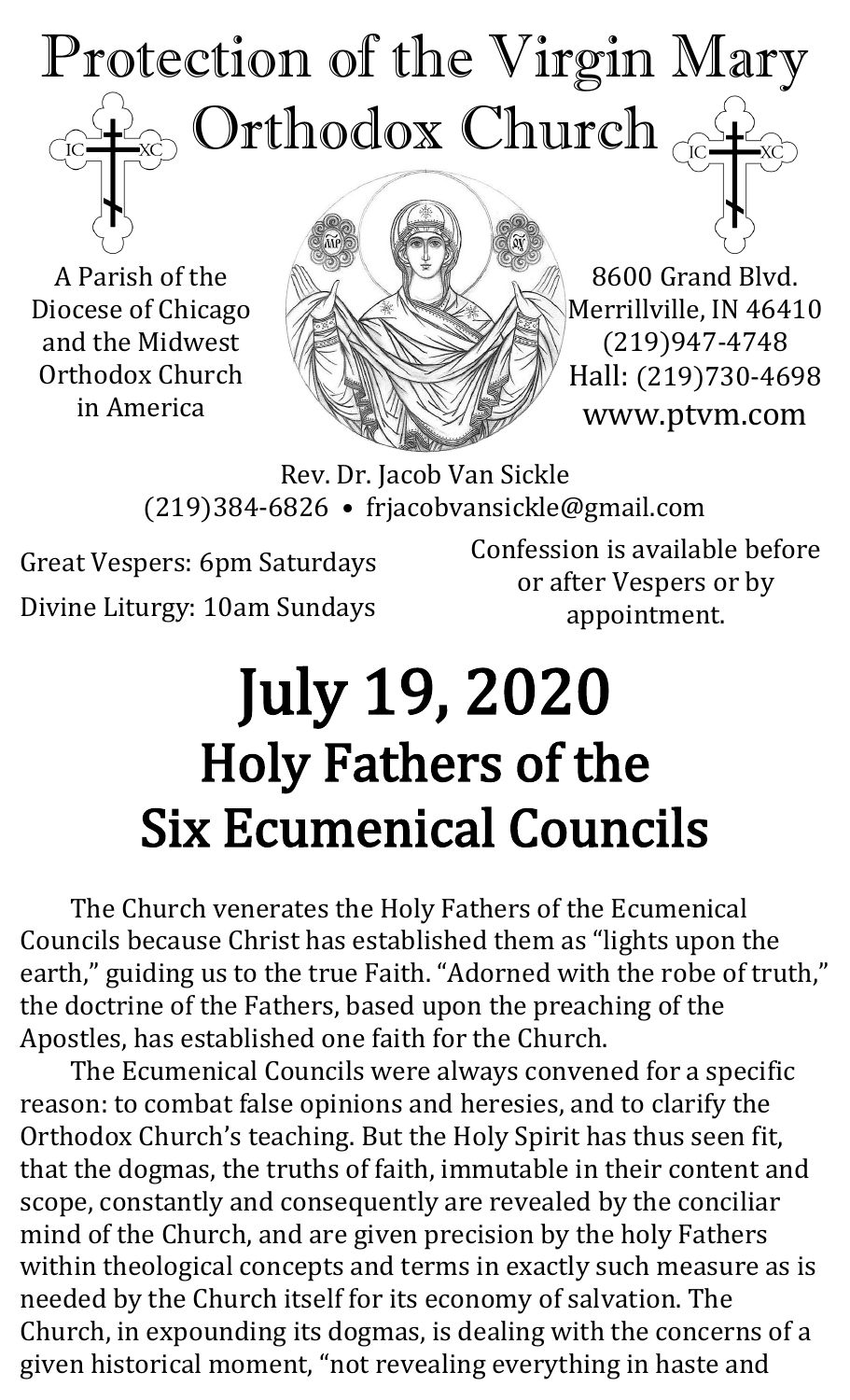thoughtlessly, nor indeed, ultimately hiding something" (Saint Gregory the Theologian).

In decisive moments of Church history, the holy Ecumenical Councils promulgated their dogmatic definitions, as trustworthy delimitations in the spiritual battle for the purity of Orthodoxy, which will last until such time, as "all shall come into the unity of faith, and of the knowledge of the Son of God" (Eph. 4: 13). In the struggle with new heresies, the Church does not abandon its former dogmatic concepts nor replace them with some sort of new formulations. The dogmatic formulae of the Holy Ecumenical Councils need never be superseded, they remain always contemporary to the living Tradition of the Church.

## HYMNS OF THE DAY

#### Tone 5 – Resurrectional Troparion

Let us, the faithful, praise and worship the Word, co-eternal with the Father and the Spirit, born for our salvation from the Virgin; for He willed to be lifted up on the Cross in the flesh, to endure death, and to raise the dead// by His glorious Resurrection.

#### Tone 8 – Troparion for the Holy Fathers

You are most glorious, O Christ our God! You have established the Holy Fathers as lights on the earth. Through them You have guided us to the true Faith.// O greatly compassionate One, glory to You!

#### Tone 5 – Resurrectional Kontakion

You descended into hell, O my Savior, shattering its gates as Almighty, resurrecting the dead as Creator, and destroying the sting of death. You have delivered Adam from the curse, O Lover of Man,// and we cry to You: "O Lord, save us!"

#### Tone 2 – Kontakion for the Holy Fathers

By your deeds you withered the arrogance of the flesh; through enlightenment you gave wings to your agility of spirit. You were revealed as a dwelling place of the Trinity, Whom you now clearly behold.// Blessed Michael, unceasingly pray for us all!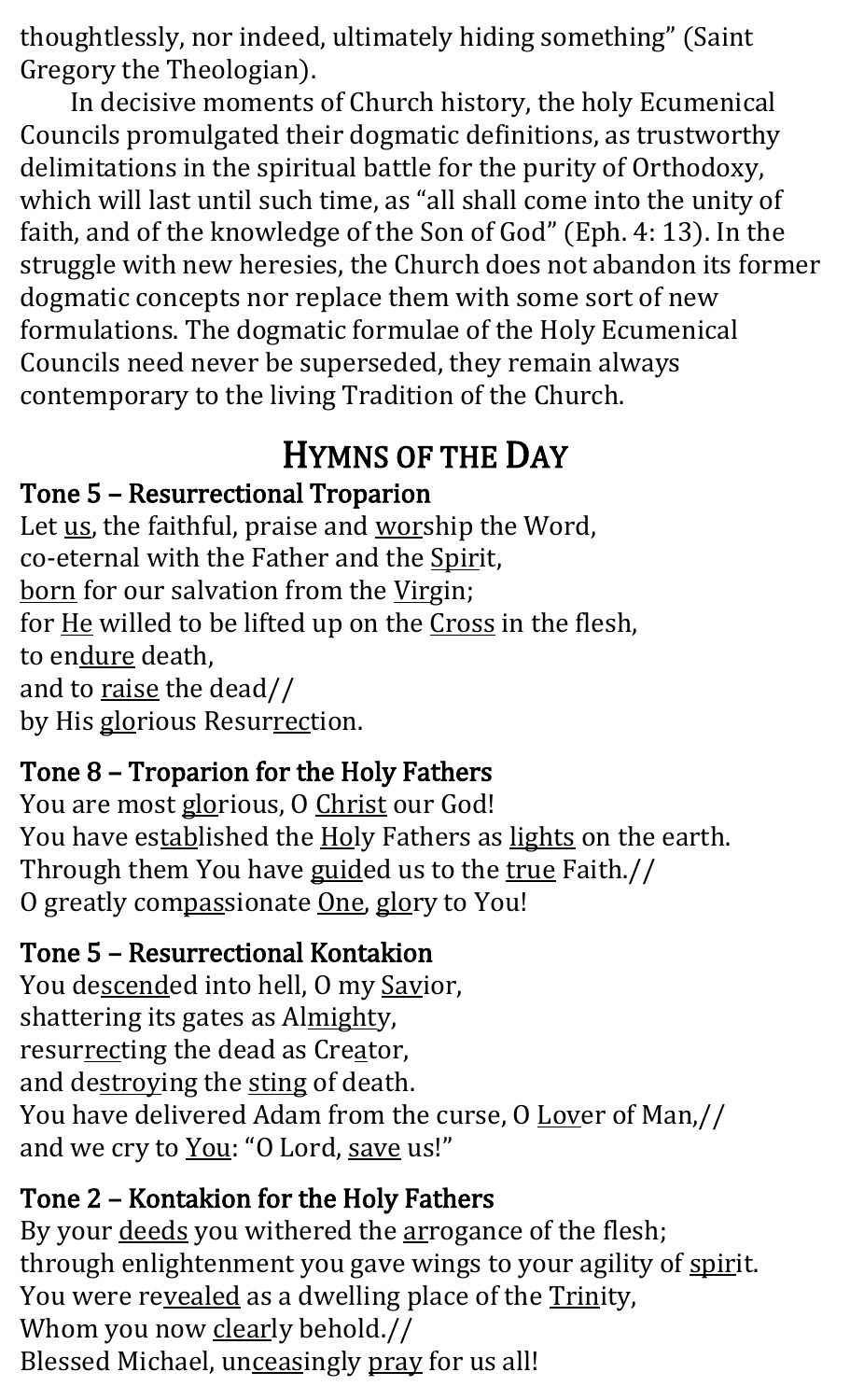#### Tone 3 – Patronal Kontakion

Today the Virgin stands in the midst of the Church, And with choirs of saints she invisibly prays to God for us. Angels and bishops worship.

Apostles and prophets rejoice together,// Since for our sake she prays to the eternal God.

#### SCRIPTURE READINGS

#### Tone 5 – Sunday Prokeimenon (Psalm 111)

You, O Lord, shall protect us and preserve us from this generation forever.

#### Tone 4 – Prokeimenon of the Holy Fathers (Daniel 3)

Blessed are You, O Lord God of our fathers, and praised and glorified is Your name forever! Epistle: Romans 12.6-14 (Sunday)

Brethren: Since we have gifts which differ according to the grace that is given to us, let us use them: if prophecy, let us prophesy in proportion to our faith; or ministry, let us use it in our ministering; he who teaches, in teaching; he who exhorts, in exhortation; he who gives, with liberality; he who leads, with diligence; he who shows mercy, with cheerfulness.

Let love be without hypocrisy. Abhor what is evil. Cling to what is good. Be kindly affectionate to one another with brotherly love, in honor giving preference to one another; not lagging in diligence, fervent in spirit, serving the Lord; rejoicing in hope, patient in tribulation, continuing steadfastly in prayer; distributing to the needs of the saints, given to hospitality. Bless those who persecute you; bless and do not curse.

#### Hebrews 13.7-16 (for the Holy Fathers)

Brethren, remember those who rule over you, who have spoken the word of God to you. Follow their faith, considering the outcome of their conduct. Jesus Christ is the same yesterday, today, and forever. Do not be carried about with various and strange doctrines. For it is good that the heart be established by grace, not with foods which have not profited those who have been occupied with them.

We have an altar from which those who serve the tabernacle have no right to eat. For the bodies of those animals, whose blood is brought into the sanctuary by the high priest for sin, are burned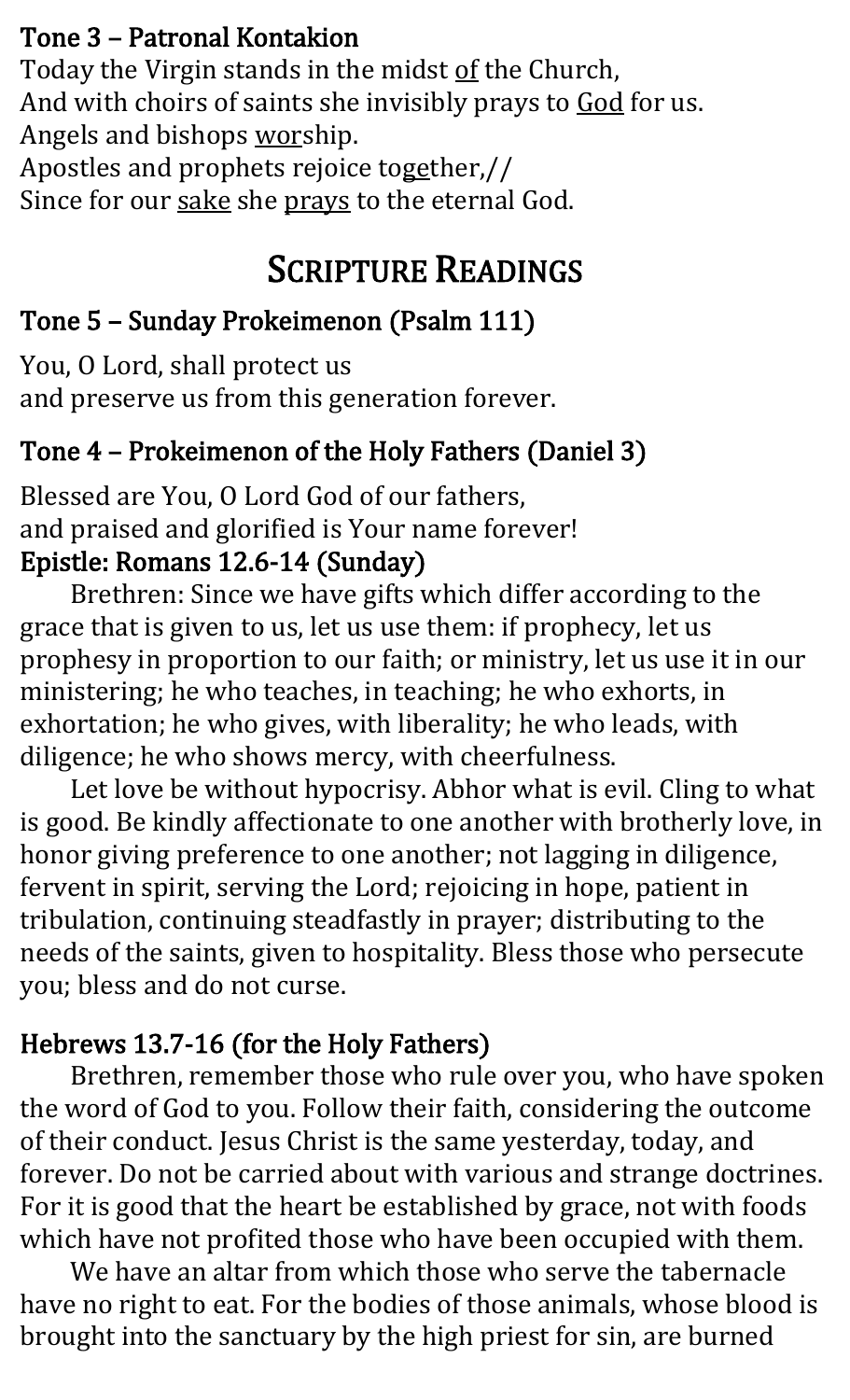outside the camp. Therefore, Jesus also, that He might sanctify the people with His own blood, suffered outside the gate. Therefore, let us go forth to Him outside the camp, bearing His reproach. For here we have no lasting city, but we seek the one to come. Therefore, by Him let us continually offer the sacrifice of praise to God, that is, the fruit of our lips, giving thanks to His name. But do not forget to do good and to share, for with such sacrifices God is well pleased.

#### Gospel: Matthew 9.1-8

At that time, Jesus got into a boat, crossed over, and came to His own city. Then behold, they brought to Him a paralytic lying on a bed. When Jesus saw their faith, He said to the paralytic, "Son, be of good cheer; your sins are forgiven you."

And at once some of the scribes said within themselves, "This Man blasphemes!"

But Jesus, knowing their thoughts, said, "Why do you think evil in your hearts? For which is easier, to say, 'Your sins are forgiven you,' or to say, 'Arise and walk'? But that you may know that the Son of Man has power on earth to forgive sins" – then He said to the paralytic, "Arise, take up your bed, and go to your house."

And he arose and departed to his house. Now when the multitudes saw it, they marveled and glorified God, who had given such power to men.

#### John 17.1-13 (Holy Fathers)

Jesus spoke these words, lifted up His eyes to heaven, and said: "Father, the hour has come. Glorify Your Son, that Your Son also may glorify You, as You have given Him authority over all flesh, that He should give eternal life to as many as You have given Him. And this is eternal life, that they may know You, the only true God, and Jesus Christ whom You have sent.

"I have glorified You on the earth. I have finished the work which You have given Me to do. And now, O Father, glorify Me together with Yourself, with the glory which I had with You before the world was. I have manifested Your name to the men whom You have given Me out of the world. They were Yours, You gave them to Me, and they have kept Your word. Now they have known that all things which You have given Me are from You. For I have given to them the words which You have given Me; and they have received them, and have known surely that I came forth from You; and they have believed that You sent Me.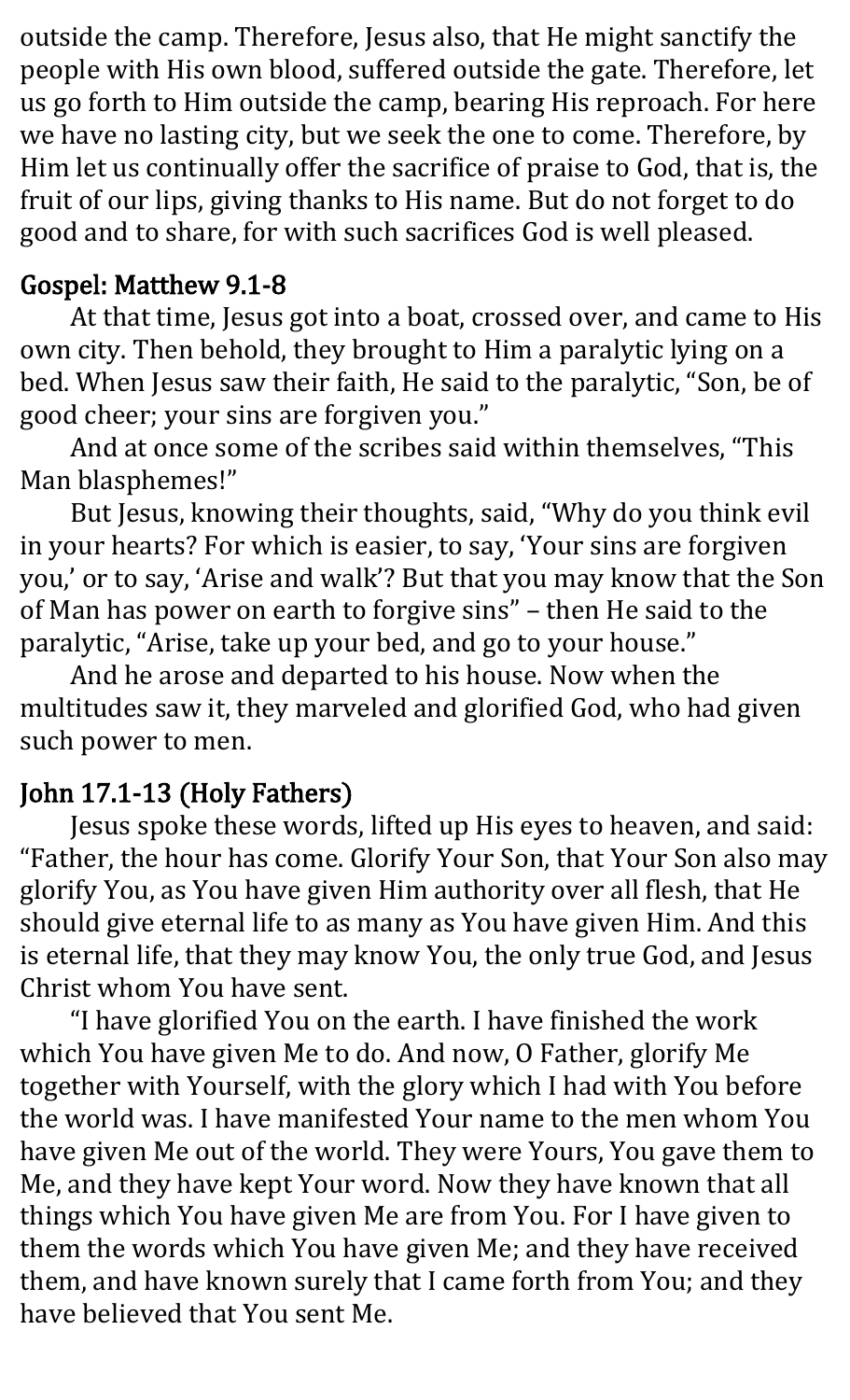"I pray for them. I do not pray for the world but for those whom You have given Me, for they are Yours. And all Mine are Yours, and Yours are Mine, and I am glorified in them. Now I am no longer in the world, but these are in the world, and I come to You. Holy Father, keep through Your name those whom You have given Me, that they may be one as We are. While I was with them in the world, I kept them in Your name. Those whom You gave Me I have kept; and none of them is lost except the son of perdition, that the Scripture might be fulfilled. But now I come to You, and these things I speak in the world, that they may have My joy fulfilled in themselves."

### WE REMEMBER IN PRAYER

N.Dep. Alice Sutko Pr.Dn. Gregory Norris Mark Gulab John Sutko Mat. Nadine Brown Ev.Mem. John Nickoloff ('12) Savely Pilyanok ('44) Luka Melnik ('53) Michael Petrisky ('58) Pr.Pres. George Havrila (2019) Michael Marchuk (2019)

| <b>Health &amp; Salvation</b> | Stacy           | Olga      |
|-------------------------------|-----------------|-----------|
| Met. Theodosius               | Jeramie         | Mark      |
| Archpr. Peter                 | Olivia          | Jerry     |
| Pr. Christopher               | Parker          | Michael   |
| Mat. Jennifer                 | Christine       | Janice    |
| Andrew                        | <b>Nicholas</b> | Carl      |
| Gideon                        | <b>Natalie</b>  | Victoria  |
| Kevin                         | Linda           | Dushawna  |
| Jon                           | Larry           | Daniel    |
| Tanya                         | Rollie          | Elizabeth |
| Jovan                         | Joseph          | Anthony   |
| Julia                         | Nadia           | Janet     |
| Warren                        | Daniel          | Daryl     |
| Tom                           | <b>Brendan</b>  | Diane     |
| Tina                          | Sharon          | Carla     |
| <b>Brittany</b>               | Michael         | Susan     |
| Jennifer                      | John            | Timothy   |
| Gail                          | Vern            |           |
|                               |                 |           |

\*If you know someone who needs prayer, please give their name to Fr Jacob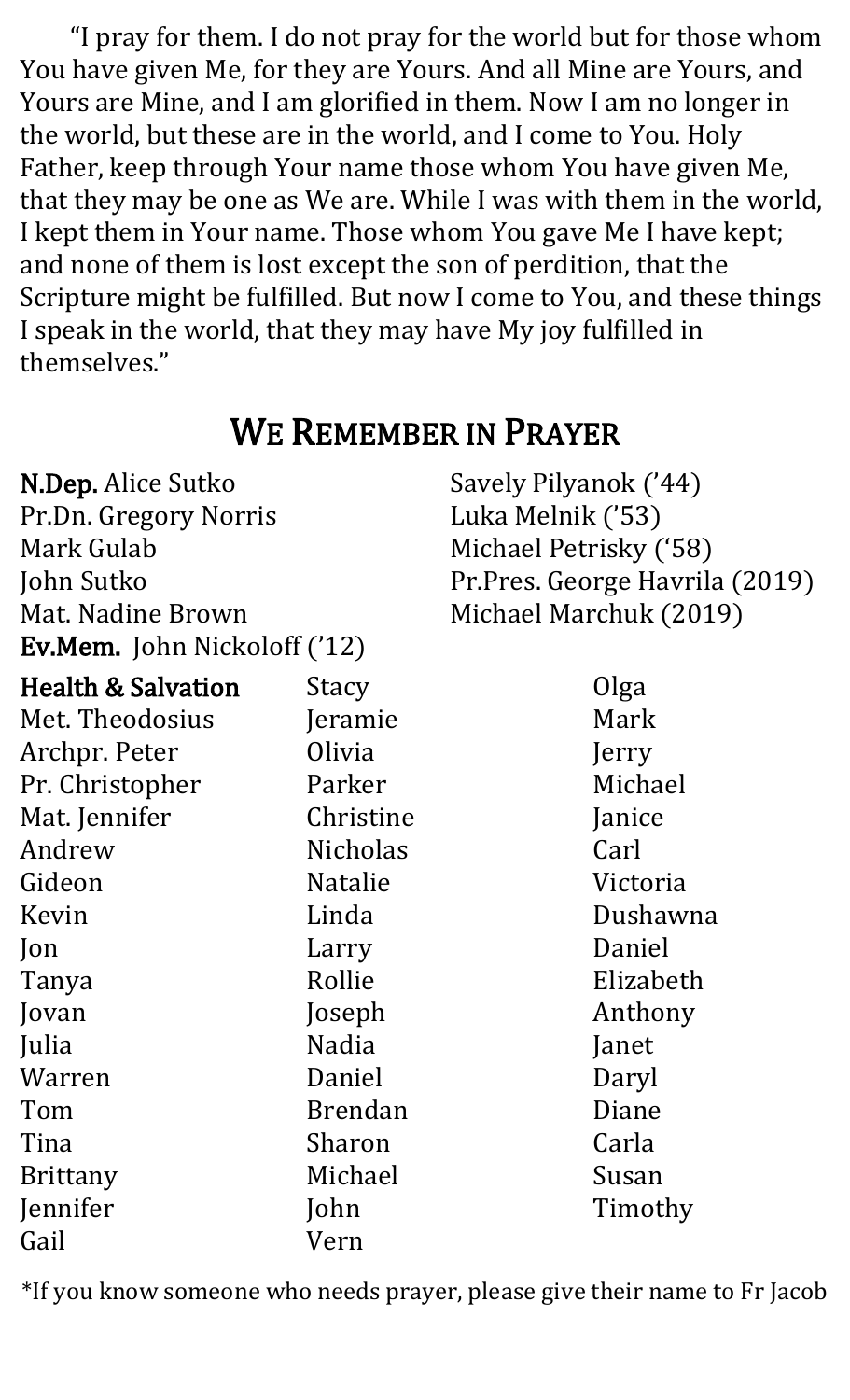### ANNOUNCEMENTS

Following the veneration of the cross, we will proceed out to the parking lot for the annual blessing of vehicles. Then we will re-enter the Church and sing a Panikhida for Mat. Nadine's 40<sup>th</sup> day and for Fr George's and Mike Marchuk's 1-year anniversary.

The parish prayer list has had its annual "purge." Please let Fr. Jacob know if a removed name should be re-added.

We have entered "phase three" of reopening the Church. We can have up to 60 persons at one time, maintaining distance between groups. Our older members and those with complicating health conditions are still encouraged to take advantage of weekday Liturgies, which will continue. The next of these will be tomorrow @ 10am for the feast of the Prophet Elijah.

The O-Club has begun assisting a new ministry: MAKS Bags was cofounded by our own Liz Wysocki to provide newly-placed foster children with backpacks full of essential and comfort items to help them adjust on their first night away from home. You can support this effort with an alms donation and/or by bringing in items from the list posted in the Narthex.

In September, iconographer John Jurewicz will begin work on a series of frescos in our Church of scenes from the Life of the Theotokos. This project is being sponsored by the St. Clement's group. The first icon will be our feast-day, the Protection of the Virgin Mary, on the west wall of the nave above the door. It has been the intention of the parish council for some years to have this icon done in memory of Fr. Thomas Brown, our former rector, as a token of our parish's appreciation for all of Mat. Nadine's work for our parish in the years since his passing. In the wake of her own recent passing, the council has decided to dedicate it to the both of them. Donations in any amount toward the icon may be made in their memory.

For Bible Study this week, read Acts 18-20.

Message from Elizabeth Wysocki: Everyone is invited to Shaun's High School graduation Open House. Come help us celebrate Shaun with yummy food and live entertainment Saturday, August 1, 2- 6pm. RSVP by July 25 at 219-381-7591.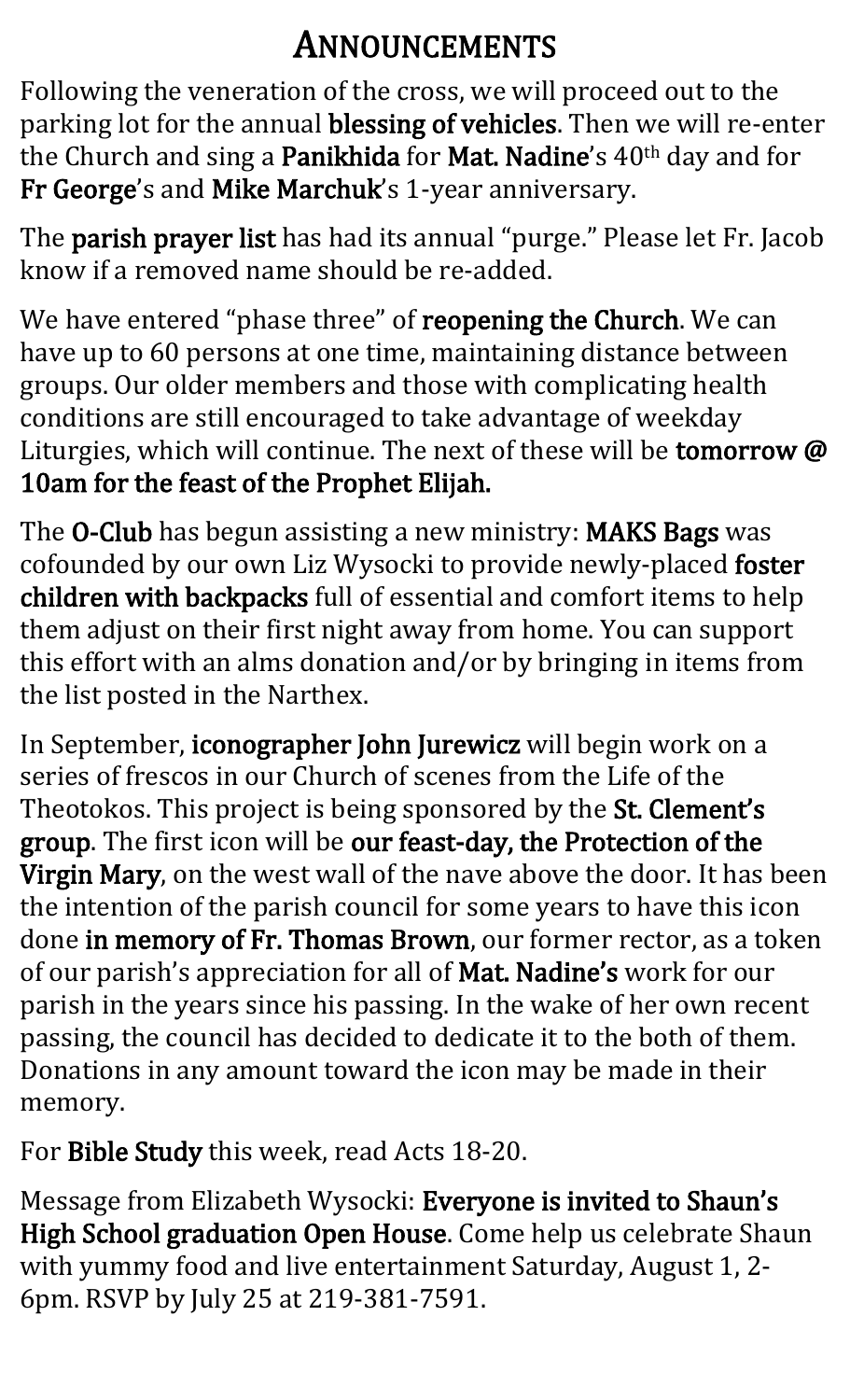The annual Golf Outing has been scheduled for August 22. Information is available in the narthex.

Due to the resurgence of COVID-19 and continued state-wide regulations governing large gatherings, we have unfortunately decided to cancel the Fashion Show. But we will move forward with the themed basket raffle. We have 65 baskets each valued at over \$150. Every \$40 ticket originally purchased for the event will instead be entered as a raffle ticket for the baskets. The drawing will be streamed live on Saturday, August 8 at 12pm. Baskets may be collected from the Church that day until 7pm or the next day after morning Liturgy. If you would like a refund of your donation instead, please reach out to Elizabeth Pedersen, Nada Buczek or Sherry Mizimakoski.

#### Mark your calendars:

- Jul 20: Divine Liturgy @ 10am for the Holy Prophet Elijah
- Jul 21: Hall Committee @ 6pm Parish Council @ 7pm
- Jul 22: Bible Study @ 7pm through Zoom
- Aug 22: Annual Golf Outing

Last week's offerings to the Lord: \$3,765

## American Orthodoxy

#### a reflection by His Beatitude, our Metropolitan Tikhon

On March 31, 2020, the Orthodox Church in America marked the 50th anniversary of the reception of the Tomos of Autocephaly from the Russian Orthodox Church. This act, granting canonical selfgovernance to our Church, was the culmination of a long process that started with our historical beginnings as a Mission of the Russian Orthodox Church in 1794, its expansion into the Diocese in Sitka in 1843, and its subsequent relocation of the See to San Francisco in 1870 and New York in 1907. Since 1970, the cathedral of the Orthodox Church in America has been located in Washington, DC, and the Orthodox Church in America has expanded in many geographic and spiritual ways.